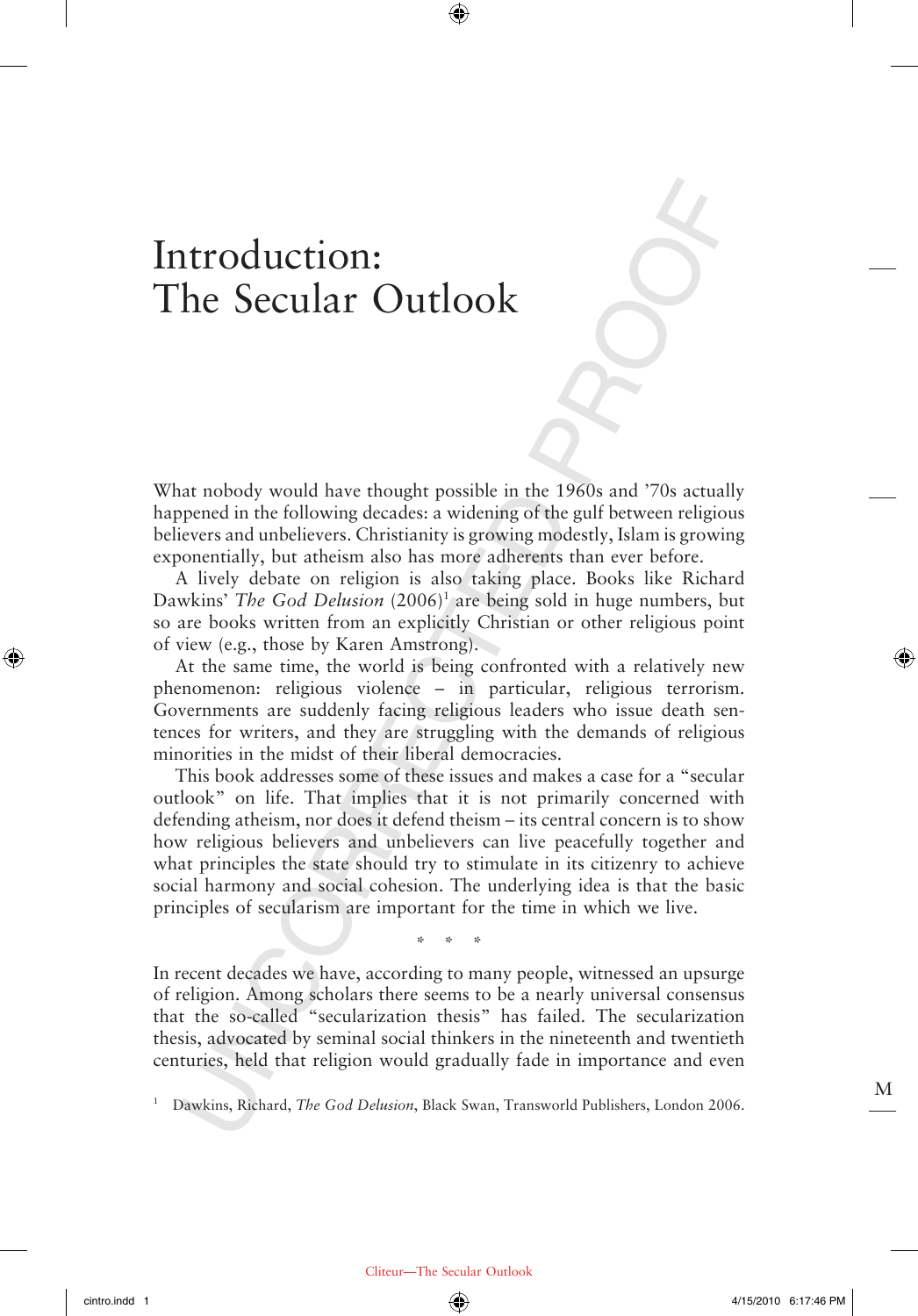cease to be significant with the advent of modern society. Emile Durkheim, Max Weber, Karl Marx, and Sigmund Freud, amongst others, all subscribed to this vision of the future course of events. However, in 2000, the sociologists of religion Rodney Stark (1934– ) and Roger Finke (1954– ) suggested that it was time to bury the secularization thesis.<sup>2</sup>

 $\bm \Theta$ 

Up until the 1970s and '80s secularization seemed to be on the march in Europe, especially in the Netherlands and the Scandinavian countries. But this, some scholars say, all changed 10 to 20 years later. A number of them referred to a "revanche of God,"<sup>3</sup> or a "return of the sacred."<sup>4</sup> Even so notorious a secularist philosopher as Jürgen Habermas (1929– ) seemed to have second thoughts.<sup>5</sup> Secularization was not an irreversible process, many scholars now write. Theodore Dalrymple (1949– ) captures the mood rather well:

In my naive, historicist way, I assumed that secularization was an irreversible process, like the breaking of eggs: that once people had seen the glory of life without compulsory obeisance to the men of God, they would never turn back to them as the sole guides to their lives and politics.<sup>6</sup>

Whether this reversal of the climate of opinion is real or superficial, whether it is temporary or permanent, remains to be seen. But what can be said is that ideas of secularism and the secular state no longer go unchallenged. This challenge comes from two sides. On the one hand, it comes from those advocating a greater influence of religion on the state and the public domain *on religious grounds*. On the other hand, it comes from those who, on *non-religious grounds*, claim that we should give more attention to religion.

<sup>6</sup> Dalrymple, Theodore, "When Islam Breaks Down," in: Theodore Dalrymple, *Our Culture, What's Left of It: The Mandarins and the Masses*, Ivan R. Dee, Chicago 2005, pp. 283–296, p. 283.

M

⊕

<sup>2</sup> Stark, Rodney, and Finke, Roger, *Acts of Faith*, University of California Press, Berkeley 2000, p. 79. For the opposite view, see: Paul, Gregory S., "Cross-National Correlations of Quantifiable Social Health with Popular Religiosity and Secularism in the Prosperous Democracies," *Journal of Religion and Society*, 7 2005, pp. 1–17.

<sup>3</sup> Kepel, Gilles, *La Revanche de Dieu: Chrétiens, juifs et musulmans à la reconquête du monde* [The Revenge of God: Christians, Jews, and Muslims Out to Reconquer the World], Le Seuil, Paris 1991.

<sup>4</sup> Bell, Daniel, "The Return of the Sacred," in: Daniel Bell, *The Winding Passage. Essays and Sociological Journeys 1960–1980*, Basic Books, New York 1980, pp. 324–355.

<sup>5</sup> See on this: Habermas, Jürgen, and Ratzinger, Joseph, *The Dialectics of Secularization: On Reason and Religion*, Ignatius Press, San Francisco 2005, and for an analysis of this exchange of views: Bowman, Jonathan, "Extending Habermas and Ratzinger's *Dialectics of Secularization*: Eastern Discursive Influences on Faith and Reason in a PostsecularAge," *Forum Philosophicum*, 14 2009, pp. 39–55, p. 29: "Jurgen Habermas and Joseph Ratzinger agree that we have entered a postsecular age (2006)."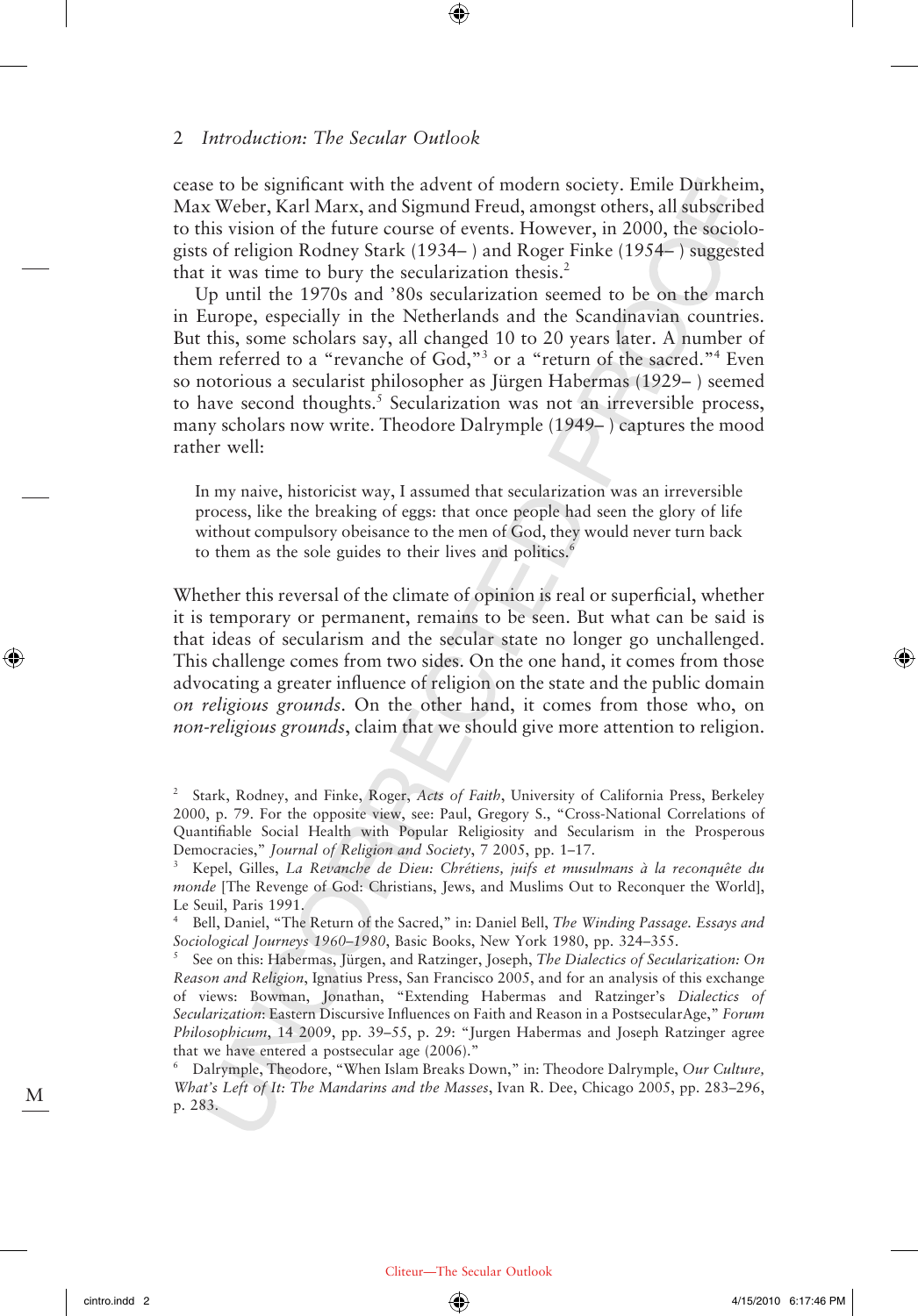The latter approach is defended under the banner of "multiculturalism."<sup>7</sup> Those two positions, although leading to the same end, must be carefully distinguished.

 $\bm \Theta$ 

Moreover, there is another distinction that we have to honor.

On the one hand, we have the discussion among sociologists of religion about the validity of the secularization thesis. Does it hold? Is it true that modernization is pushing religion to the margins of existence? Or should we follow Stark and Finke in burying that thesis?

This "secularization debate" is to be distinguished from a debate among constitutional scholars, moral philosophers, and political theorists on the question of how the state and society should react to the presumed comeback of religion in the public arena.<sup>8</sup> This second debate is not about the process of secularization but about the value of secularism in both ethics and politics. We should carefully distinguish secularization from secularism.

First: what is *secularization*? Daniel Philpott (1967– ) avers that:

Secularization is a rather descriptive statement, holding that the political ends of citizens, organizations, and societies themselves are no longer as explicitly religious as they once were or are no longer explicitly religious at all.<sup>9</sup>

In the words of the American sociologist Peter L. Berger (1929– ) secularization is the "process by which sectors of society and culture are removed from the domination of religious institutions and symbols."10

In contrast to secularization, "secularism," in the sense in which I will use the term, is a normative or ethical creed. The secularist contends that the best way to deal with religious differences is a morally neutral vocabulary that we all share and a morality that is not based on religion. The

<sup>7</sup> See: Baber, H.E., *The Multicultural Mystique: The Liberal Case against Diversity*, Prometheus Books, Amherst, NY 2008, p. 26 ff. Severe criticism of multiculturalism is also found in: Rooy, Wim van, *De Malaise van de Multiculturaliteit* [The Malaise of Multiculturalism], Acco, Leuven/Voorburg 2008; a defense in: Parekh, Bhikhu, *Rethinking Multiculturalism: Cultural Diversity and Political Theory*, Macmillan Press, Basingstoke 2000; Parekh, Bhikhu, *A New Politics of Identity: Political Principles for an Interdependent World*, Palgrave Macmillan, Basingstoke 2008.

<sup>8</sup> See on this: Sajó, András, "Preliminaries to a Concept of Constitutional Secularism," *International Journal of Constitutional Law*, July 29, 2008, pp. 1–25; Sajó, András, "A Reply," *International Journal of Constitutional Law*, June 15, 2009, pp. 515–528; Zucca, Lorenzo, "The Crisis of the Secular State – A Reply to Professor Sajó," *International Journal of Constitutional Law*, June 15, 2009, pp. 494–514.

<sup>9</sup> Philpott, Daniel, "The Challenge of September 11 to Secularism in International Relations," *World Politics*, 55 2002, pp. 66–95, p. 69.

<sup>10</sup> Berger, Peter L., *The Social Reality of Religion*, Allen Lane, London 1973, p. 113; for a commentary see: Madan, T.N., "Secularism in Its Place," *The Journal of Asian Studies*, 46, no. 4 1987, pp. 747–759, p. 748.

M

⊕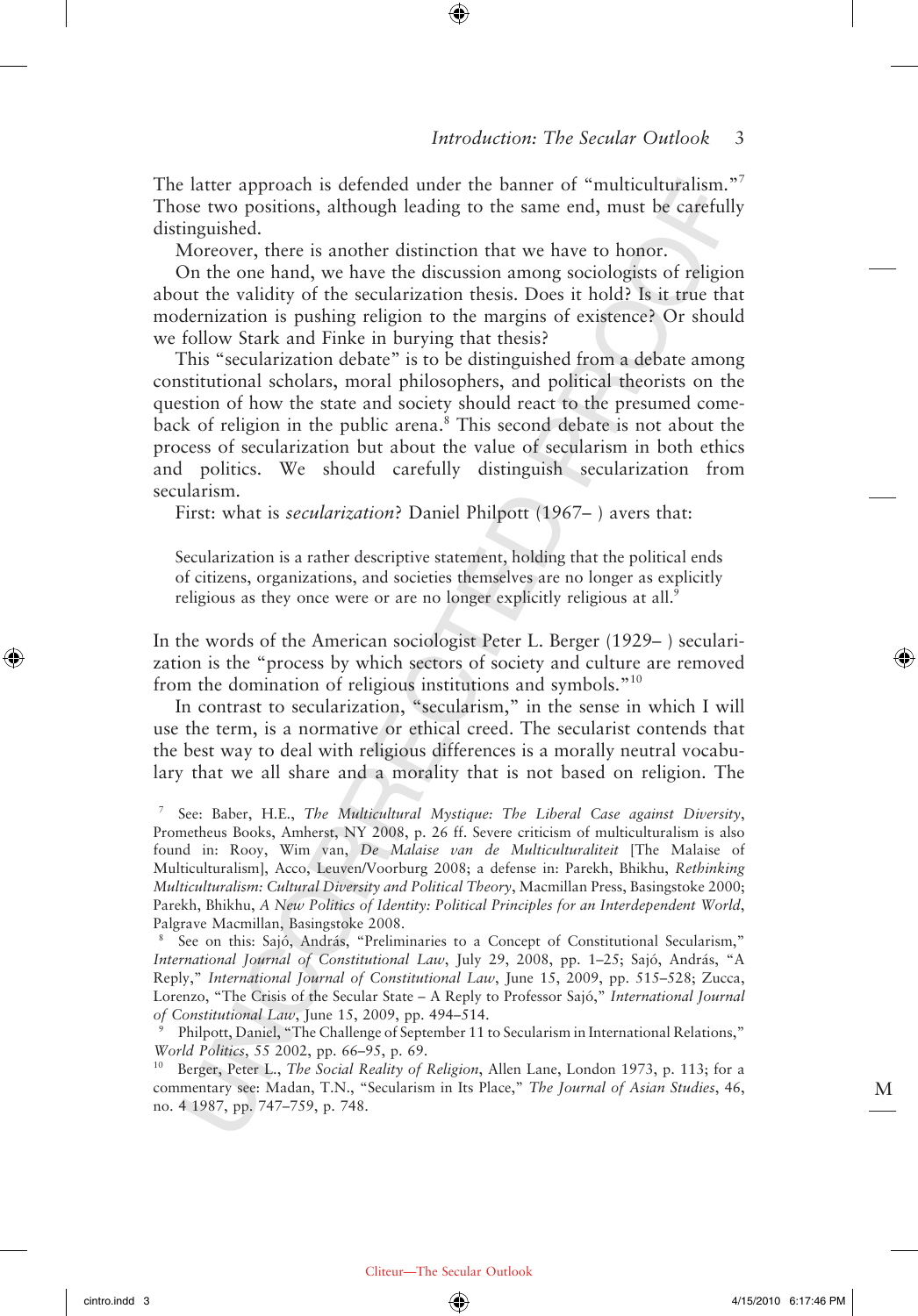words "secular" and "secularism," in the sense that I use them, do not entail any negative attitude to religion.<sup>11</sup> Although George Holyoake (1817– 1906) coined the term "secularism" as a "policy of life for those who do not accept theology," I will not subscribe to his semantics.<sup>12</sup>

⊕

Secularism should also be clearly distinguished from the position of those who predict the demise of religion (i.e. "secularization"). In her book *The Case for God* (2009) Karen Armstrong (1944– ) writes: "Contrary to the confident secularist predictions of the mid twentieth century, religion is not going to disappear."13 My point is that Armstrong, like some other authors writing on religion and secularism, mixes up "secularism" and the "secularization thesis." A secularist to her is someone who believes in the secularization thesis. This book is mainly devoted to secularism, not to secularization. Armstrong and others may, of course, gleefully criticize the secularization thesis, but that is flogging a dead horse. Their argumentation has no consequence whatsoever for the viability of secularism as a moral and political philosophy or a vision of how the state should relate to religion. On the contrary.

This subject is topical. It has been said that "In spite of the critiques of religion put forward by scientists and atheists, the number of people professing some kind of religious belief is actually increasing worldwide."14 The approximate numbers of adherents to the largest faiths as percentages of the world's total population are as follows: Christianity 32%, Islam, 21%, Non-religious 15%, Hinduism 12.5%, Primal religions 5.5%, Chinese traditional 5.5%, Buddhism 5.5%, Sikhism 0.35%, Judaism 0.25%, other 2.4%.15

What makes this rising trend for religions even more important is that, according to perspicacious observers, we are not only witnessing the return

M

<sup>&</sup>lt;sup>11</sup> See on this: Davison, David, "Turkey, a 'Secular' State? The Challenge of Description," *The South Alantic Quarterly*, 102, no. 2/3 2003, pp. 333–350, p. 334: "*Secular* may thus convey a negative translation to religion and religiosity." Although it is widespread, I will not follow this use of the term "secular." Karen Armstrong contends that "in the Muslim world, secularism has often consisted of a brutal attack upon religion and the religions." See: Armstrong, Karen, *Islam: A Short History*, Random House, Toronto 2002, p. 158. It is not clear what she means by that and she does not give examples, but, whatever the case may be, secularism is not necessarily anti-religious, as I will try to make clear in this book. Secularism has nothing to do with a "brutal attack upon religion" but with fostering a moral attitude and developing political institutions that make it possible for people from different religious and non-religious persuasions to live together.

<sup>12</sup> Holyoake, George Jacob, *The Principles of Secularism*, third edition, Austin and Company, London 1870, p. 6.

<sup>13</sup> Armstrong, Karen, *The Case for God: What Religion Really Means*, The Bodley Head, London 2009, p. 9.

<sup>14</sup> Wilkinson, Philip, *Religions*, Dorley Kindersley Limited, London 2008, p. 338.

<sup>15</sup> Wilkinson, Ibid., p. 338.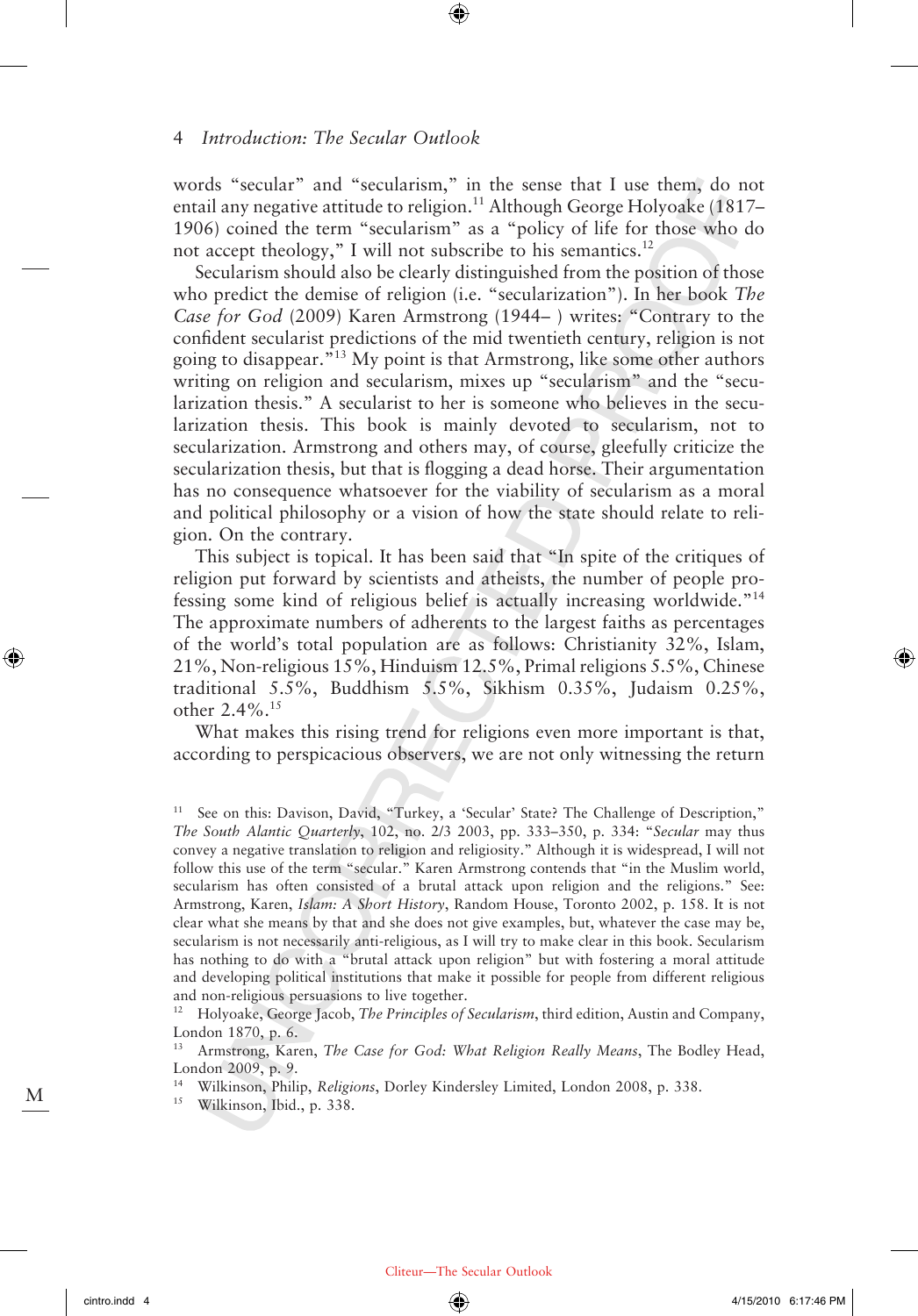of religion in general, but that of violent, fundamentalist, or even terrorist varieties of religious belief. In 2007 the United Nations published a report with the shocking (although not unexpected) conclusion that religious tolerance (in the sense of tolerance exerted by religions)<sup>16</sup> is on the wane everywhere.<sup>17</sup> The special reporter for the UN, Asma Jahangir (1952– ), noted that religious groups in general are tending to be less and less tolerant toward criticism of their beliefs. This religious intolerance manifests itself not only in Islam, but also in Christianity, and even in Buddhism.

⊕

This intolerance can be discerned in the increasing number of complaints from people who feel they have been offended in their religious convictions. More and more people are protesting about what they read and hear from others.18 As you can see if you carefully study what these people complain about, the complaints, in many cases, relate to trivial matters. Nevertheless, the grievances arise, and for those affected they seem to be terribly real.

That brings us to the subject of "religious violence," a notion that is central to this book. In the words of Mark Juergensmeyer (1940– ) there seems to be a "global rebellion" against the secular state.<sup>19</sup> Catholic theologian and leading public intellectual George Weigel (1951– ) formulates the significance of the religious upsurge referring to 9/11:

Viewed through history's wide-angle lens, the events of September 11, 2001, were one lethal expression of the fact that, contrary to secularization theory and the widespread assumptions of the world's elites (including governmental elites), the twenty-first century will be one in which rapidly advancing modernization coincides with an explosion of religious conviction and passion.<sup>20</sup>

Recent decades have witnessed not only an upsurge of religious feelings, but also an increasing willingness by people to perpetrate violence or threaten violence if they are offended in those feelings. We have, for instance, seen an increasing amount of religious violence and even terrorism directed

M

⊕

<sup>16</sup> So this is about tolerance as *practiced by* religions, not tolerance *toward* religions. Although both forms of tolerance are important, the first issue is a blind spot in the literature on this subject, the latter a sole preoccupation.

<sup>17</sup> Jahangir, Asma, *Promotion and Protection of all Human Rights, Civil, Political, Economic, Social and Cultural Rights, including the Right to Development*, Report by the Special Rapporteur on Freedom of Religion or Belief, A/HRC/6/5, 20 July 2007.

<sup>18</sup> An impressive analysis of this process is also to be found in: Malik, Kenan, *From Fatwa to Jihad: The Rushdie Affair and Its Legacy*, Atlantic Books, London 2009, especially p. 142 ff.

<sup>19</sup> Juergensmeyer, Mark, *Global Rebellion: Religious Challenges to the Secular State, from Christian Militias to Al Qaeda*, University of California Press, Berkeley 2008.

<sup>&</sup>lt;sup>20</sup> Weigel, George, *Faith, Reason, and the War against Jihadism: A Call to Action*, Doubleday, New York 2007, p. 3.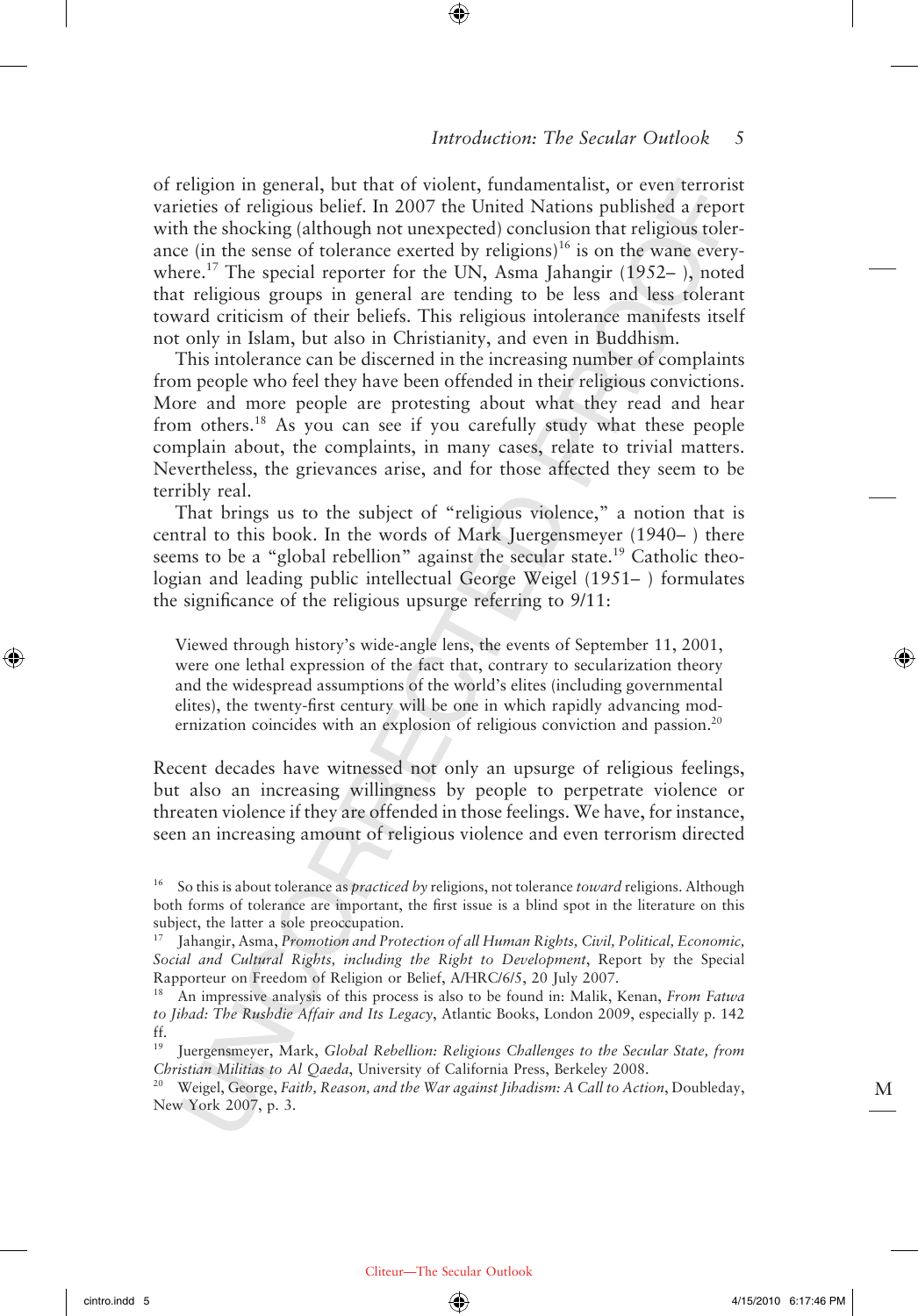against public intellectuals, comedians, cabaret performers, cartoonists, playwrights, and others who use the spoken and written word.<sup>21</sup> The fatwa against Salman Rushdie (1947– ) issued in 1989 is a notorious case in point. In 2002 American Islamic scholar Daniel Pipes (1949– ) wrote: "Khomeini himself passed from the scene just weeks after issuing his edict, but the spirit it engendered very much lives on. Since 1989, militant Islamic efforts to silence those who critique Islam or Muslims have had impressive results."<sup>22</sup> Unfortunately, Pipes was not being unduly pessimistic in 2002, and he seems even more right today. Since that time threats against writers have proliferated.23 In 2004 the Dutch filmmaker and writer Theo van Gogh (1957–2004) was murdered by a Jihadist who claimed to be following a "law" that commanded him to chop the head off of everyone who calls Allah and his Prophet names.<sup>24</sup> In 2006 the Danish cartoon affair caused much havoc in Europe and the Middle East.<sup>25</sup> Perhaps less well known to the general public is the fact that on March 27, 2008 the Dutch Parliamentarian Geert Wilders (1963– ) put a movie on the Internet under the title *Fitna*. The movie is a 16-minute succession of images connecting Islam with violence and oppression.

⊕

From an artistic point of view the film is not very interesting, $26$  but the reactions certainly were. As probably never before, representatives of the international community considered it their task to publicly comment on a

<sup>22</sup> Pipes, Daniel, *Militant Islam Reaches America*, W.W. Norton & Company, New York, London 2002, p. 172.

<sup>23</sup> See: King, Anna, "Islam, Women and Violence," *Feminist Theology*, 17 no. 3 2009, pp. 292–328, p. 296.<br><sup>24</sup> Declared by B

<sup>24</sup> Declared by B. during his trial at 12 July 2005 and to be found (in Dutch) at: http://www. nos.nl/nosjournaal/dossiers/terreurinnederland/verklaringbtekst.html. Two weeks later, at 26 July 2005, B. was sentenced to a life imprisonment for the murder of Van Gogh. For a succinct presentation of some of the facts of the case, see: Berg, Floris van den, "Zero Tolerance," *Free Inquiry*, January/February 2005, p. 1.

<sup>25</sup> See on this: Sifaoui, Mohamed, *L'affaire des caricatures de Mahomet: dessins et manipulations* [The Affair of the Cartoons of Mohammed: Drawings and Manipulations], Éditions Privé, Paris 2006; Jespersen, Karen, and Pittelkow, Ralf, *Islamisten en naïvisten. Een aanklacht* [Islamists and Naivists. An Accusation], Nieuw Amsterdam, Amsterdam 2007.

<sup>26</sup> This distinguishes Wilders' film from that of the Dutch politician Ehsan Jami (1985– ) who posted on the internet on December 9, 2008 a sometimes ironic, sometimes comic dialogue with the founder of the Islamic faith with the title "An Interview with Muhammed." On behalf of the Dutch government, the Ministry of Foreign Affairs published a "declaration" in response to Jami's film ("Verklaring van de Nederlandse regering inzake de film van Jami," at: www.minbuza.nl) stating that the Netherlands has a tradition of freedom of worship but also of freedom of speech. Hurting the feelings of others is not part of that tradition.

⊕

<sup>21</sup> See on this: Murray, Douglas, and Verwey, Johan Pieter, *Victims of Intimidation: Freedom of Speech within Europe's Muslim Communities*, The Centre for Social Cohesion, London 2008; Murray, Douglas, "Think Tank: Betrayal of Muslim Reformers," *Timesonline*, November 23, 2008.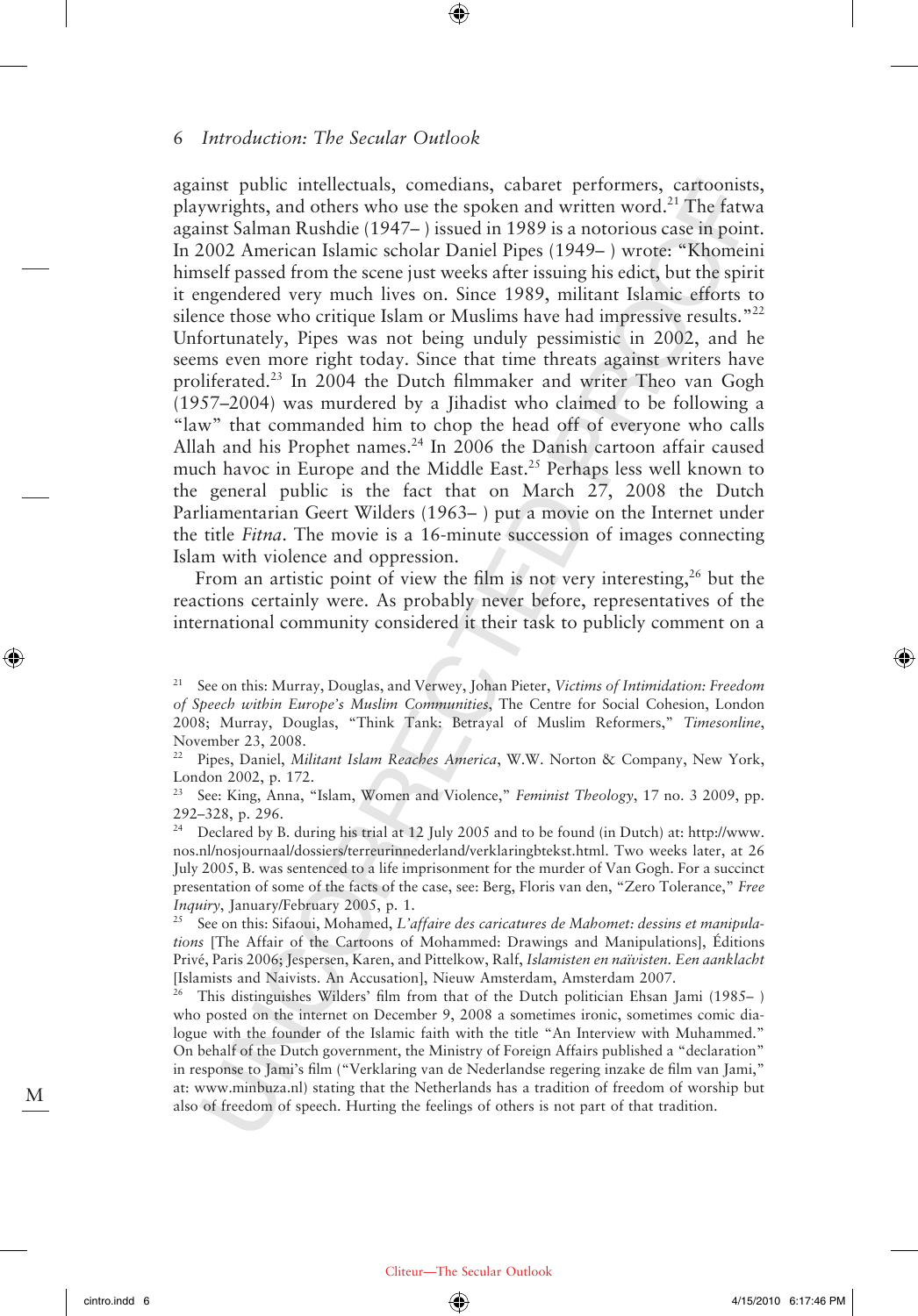film. Wilders' film set the precedent.<sup>27</sup> In a joint statement all the ministers of foreign affairs of European countries distanced themselves from *Fitna*. They emphatically rejected the idea that there was a connection between Islam and violence. In itself this is not a surprising comment and there may even be good reasons for this point of view, but what *was* surprising was that official representatives of European states felt inclined to comment on a film that was – in the opinion of the ministers themselves as well, because nobody declared the film illegal – made under the protection of the European principle of free speech.

 $\bigcirc$ 

Even the United Nations went so far as to comment on the film. On March 28the Secretary General of the United Nations, Ban Ki-moon (1944– ), criticized the film for being "offensively anti-Islamic."28 "I condemn in the strongest terms, the airing of Geert Wilders' offensively anti-Islamic film," Mr. Ban said in a statement. "The right to free expression is not at stake here," he added. "Freedom must always be accompanied by social responsibility." The EU's Slovenian presidency said the film served no purpose other than "inflaming hatred." The irony was, of course, that this film was meant as a *protest* against hatred and violence grounded in religion. Apparently, Ban Ki-moon and Wilders have a different opinion of the nature of a world religion, which is perfectly legitimate. But what was new was that the Secretary General of the United Nations felt compelled to take a stance in a criminological and theological debate about the connection between religion and violence. I refer to the science of criminology because this is the discipline that takes a stance on what the causes of crime are (and perpetrating violence is a crime). Is this judgment by the Secretary General based on scientific research? And if so, what research? The Secretary General also takes a stance on the proper interpretation of a religious tradition. This is a new development in the history of the UN, something that is usually left to theologians. Is the UN the proper institution to proclaim official stances on criminology and theology? This is certainly not something that has a basis in the founding documents of the UN.

And how could the Secretary General contend that "the right of free expression is not at stake here?" If freedom of expression is not at stake *here*, then when is it exactly?

There were hardly any voices that proclaimed the principle of tolerance (in the sense of tolerating religious criticism, not in the sense of abolishing religious criticism), the principle of free speech (as enshrined in the European Convention on Human Rights and Fundamental Freedoms) or the freedom of religion (including the right to criticize religion or apostatize, as article

M

⊕

<sup>27</sup> See on this: Ellian, Afshin, "Criticism and Islam," *The Wall Street Journal*, March 31, 2008.

<sup>28</sup> BBC, "UN chief condemns anti-Islam film," *BBC News*, March 28, 2008.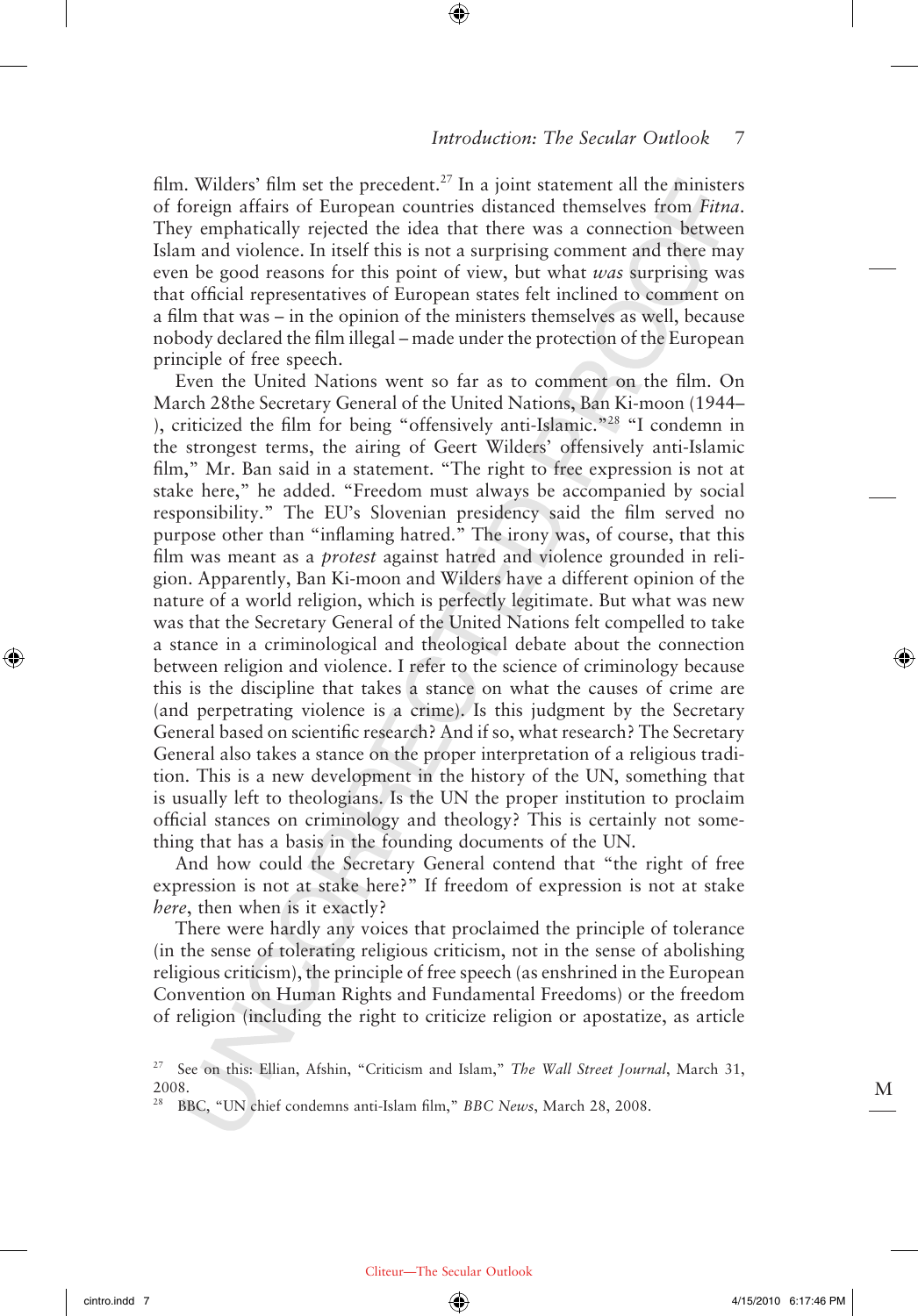18 of the Universal Declaration of Human Rights proclaims). The Dutch prime minister J.P. Balkenende (1956– ), apparently also an expert on theology, said shortly before (!) the release of the film: "We reject this interpretation."<sup>29</sup>

⊕

Perhaps these highly unusual comments by high-ranking politicians are justified against the backdrop of a terrorist threat.<sup>30</sup> But, if that is the case, there should at least be a coherent analysis of the situation, and a subsequent balancing of the threats with the loss of values and rights that seems imminent. In 1859 the British philosopher John Stuart Mill (1806–1873) wrote: "If all mankind minus one, were of one opinion, and only one person were of the contrary opinion, mankind would be no more justified in silencing that one person, than he, if he had the power, would be justified in silencing mankind."<sup>31</sup> This seems like an echo from a past era. This sentence voices the same worldview as the famous words often attributed to Voltaire (1694–1778): "I may disagree with what you have to say, but I shall defend, to the death, your right to say it."32 The values espoused by Voltaire, Mill, and many other important authors are not eclipsed – but they are surely challenged by violent religious fanaticism.

What is particularly disturbing is the awkward reaction by official institutions to the challenge that religious fanatics make to the values of free speech, tolerance, freedom of religion and freedom of conscience. We may say with Friedrich Hayek (1899–1992) that "the basic principles on which this civilization was built have been falling into increasing disregard and oblivion."<sup>33</sup>

What I want to do in *The Secular Outlook* is to present what I call a "secular outlook"34 on life and society as clearly and consistently as I can.

<sup>30</sup> An attempt to analyze the reactions of Europe's political elite is made by: Caldwell, Christopher, *Reflections on the Revolution in Europe: Immigration, Islam and the West*, Allen Lane, Penguin Books, London 2009; Jenkins, Philip, *God's Continent: Christianity, Islam, and Europe's Religious Crisis*, Oxford University Press, Oxford 2007; Bawer, Bruce, "Heirs to Fortuyn," *The Wall Street Journal*, April 23, 2009; Bawer, Bruce, *Surrender: Appeasing Islam, Sacrificing Freedom*, Doubleday, New York 2009.

<sup>31</sup> Mill, John Stuart, *On Liberty*, 1859, ed. Stefan Collini, Cambridge University Press, Cambridge 1989, p. 20.

<sup>32</sup> These actual words are not to be found in Voltaire's works, but they are certainly in harmony with the spirit of his ideas. See: Baggini, Julian, "I may disagree with what you have to say, but I shall defend to the death your right to say it," in: Julian Baggini, *Should You Judge this Book by its Cover? 100 Fresh Takes on Familiar Sayings and Quotations*, Granta, London 2009, pp. 35–36.

<sup>33</sup> Hayek, F.A., *Law, Legislation and Liberty*, Routledge and Kegan Paul, London 1982, p. 2.

<sup>34</sup> When I use the words *The Secular Outlook* (in italics) I refer to this book. If I refer to "the secular outlook," I have in mind the composite traditions of (private) atheism (non-

M

⊕

<sup>29</sup> BBC, Ibid.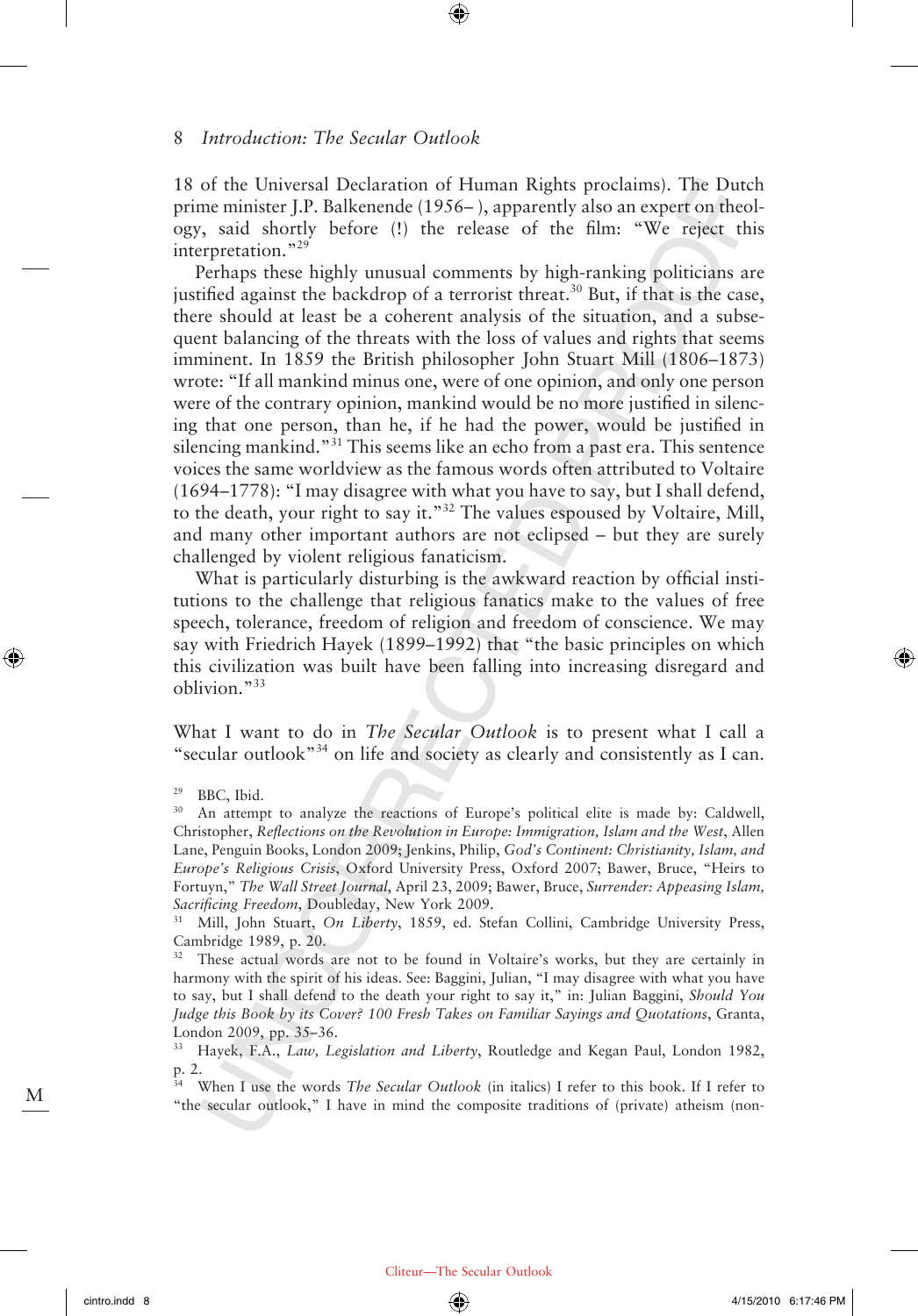It may be possible that those values that were once the pride of Europe, no longer reflect its actual priorities. But in order to gauge whether the classical foundations have any validity in these times, we should at least make those principles explicit. That is my aim. My purpose is to present a moral vision that is not based on the worldview of one of the world religions and that favors the importance of criticism, individual moral autonomy, and the separation of religion from politics.

⊕

Characteristic of my approach is that I will try not to speculate about the future course of secularization in Europe and the world in general (so I will not enter into the secularization debate). Whether Europe will stay secular or whether the process of secularization will be reversed, is a matter of scholarly research and, in part, of speculation. It is difficult to prophesy, especially about the future, it has been said. But I will assume that the critics of the secularization thesis (Stark and others) who predict that more and more religious groups will try to force their worldview on secular European societies may be right. The next question then is: how should we react to that? *The Secular Outlook* sketches such a possible reaction.

My answer will not be that we need more multiculturalism, more "openness" to religious worldviews, more "dialogue" with religious groups, and, least of all, more appeasement of religious terrorists. That is not because I am against "openness" and "dialogue," but because I think these seemingly innocuous concepts are misused to squander one of the great traditions of the West. That great tradition is the tradition of critique, also religious critique, of moral autonomy, and of the religiously neutral or secular state.

The development of Europe is intimately connected with the spirit of religious criticism. This is the tradition of Socrates, condemned to death for criticizing the religious ideas of his fellow Athenians; of Lucretius, Spinoza, Voltaire, Diderot, T.H. Huxley, Nietzsche, and Russell – to name only a few.35

More particularly, I will try to demonstrate in *The Secular Outlook* that the religiously neutral state is based on certain traditions such as a predilection for moral autonomy (or moral secularism)<sup>36</sup> and on secularist movements, such as atheism (or better non-theism) and freethought (i.e. the combination of religious criticism and an emphasis on the importance of ⊕

theism), freethought, moral secularism, and political secularism, which are portrayed in this book.

<sup>35</sup> See on them: Joshi, S.T., ed., *Icons of Unbelief: Atheists, Agnostics, and Secularists*, Greenwoord Press, Westport, CT 2008.

<sup>36</sup> The terms "moral secularism" and "political secularism" were coined by the Dutch humanist and freethinker Floris van den Berg. See: Berg, Floris van den, *Hoe komen we van religie af? Een ongemakkelijke liberale paradox* [How Do We Get Away from Religion? An Uncomfortable Liberal Paradox], Houtekiet/Atlas, Antwerpen 2009, p. 24 and 28.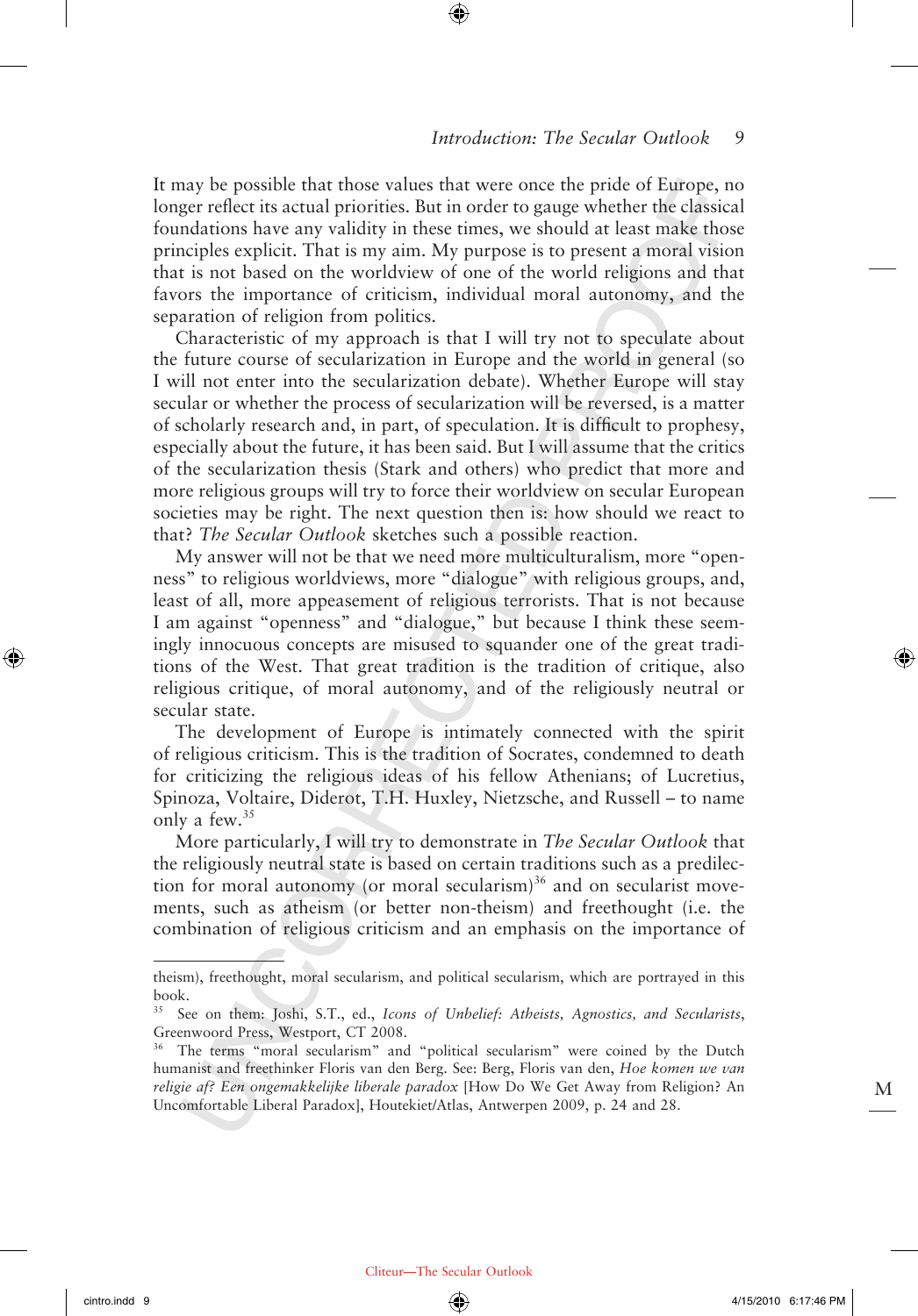free speech). *The Secular Outlook* is meant to be a "revindication" of this tradition.

⊕

The argument developed here is predicated on the notion of values as essential for the identity of a civilization. This may be contested, of course, but it is not arbitrary. The American political scientist Leslie Lipson (1912– 2000) makes a similar point in his book *The Ethical Crises of Civilization* (1993) when he asks whether the significance of Athens is primarily due to its technology, which extracted silver from the mines at Laurium, or whether it is rather Socrates questioning the Athenians in the *agora* and questing for truth? Lipson refers to John Ruskin (1819–1900) who wrote: "Great nations write their autobiographies in three manuscripts, the book of their deeds, the book of their words and the book of their art." Ruskin was on the right track, Lipson continues, but he proposes to add yet another book: the book of their values.<sup>37</sup> The prime distinguishing feature of a civilization is the values that it espouses. By whatever values it selects, a civilization defines itself, and thus resembles, or differs from, others.<sup>38</sup>

Here I side with Bassam Tibi (1944– ) who writes that the civilizational identity of Europe is secular. And, precisely for that reason, it is inclusive as well.<sup>39</sup>

Western civilization is to a considerable degree defined by what I call "the secular outlook" or that specific combination of values that make it possible for people of different religious persuasion to live together in a peaceful and respectful way. T.S. Eliot (1888–1965) famously quipped that if Christianity goes, Western civilization goes (I will comment on his work more elaborately later in this book).40 I think this is untrue. With all due respect for Christianity, I do not think that Western civilization is doomed if cultural and religious pluralism becomes more common than it is now, not even if Christianity develops into a minority position. Europe and the Western world certainly can survive religious pluralism, but if we destroy

<sup>40</sup> See: Eliot, T.S., *Notes towards the Definition of Culture*, 1948, in: T.S. Eliot, *Christianity and Culture*, Harcourt, Inc., San Diego 1976, pp. 79–202, p. 200: "If Christianity goes, the whole of our culture goes. Then you must start painfully again, and you cannot put on a new culture ready made. You must wait for the grass to grow to feed the sheep to give the wool out of which your new coat will be made."

<sup>37</sup> Lipson, Leslie, *The Ethical Crises of Civilization: Moral Meltdown or Advance?*, Sage Publications, London 1993, p. 9.

 $\frac{38}{39}$  Lipson, Ibid., p. 9.

<sup>39</sup> Tibi, Bassam, *Euro-Islam: Die Lösung eines Zivilisationskonfliktes* [Euro-Islam: The Solution to a Conflict of Civilizations], Primus Verlag, Darmstradt 2009, p. 10: "Die säkulare zivilisatorische Identität Europas ist dem Modell nach inklusiv, und sie kann einen offenen Islam aufnehmen sowie europäisieren, aber nur, wenn dieser von Schari'a und Djhad abgekoppelt wird. [Europe's secular civilizational identity is constructed on an inclusive model, and it is able to take in, and Europeanize, an open Islam, but only if the latter is uncoupled from sharia and jihad.]"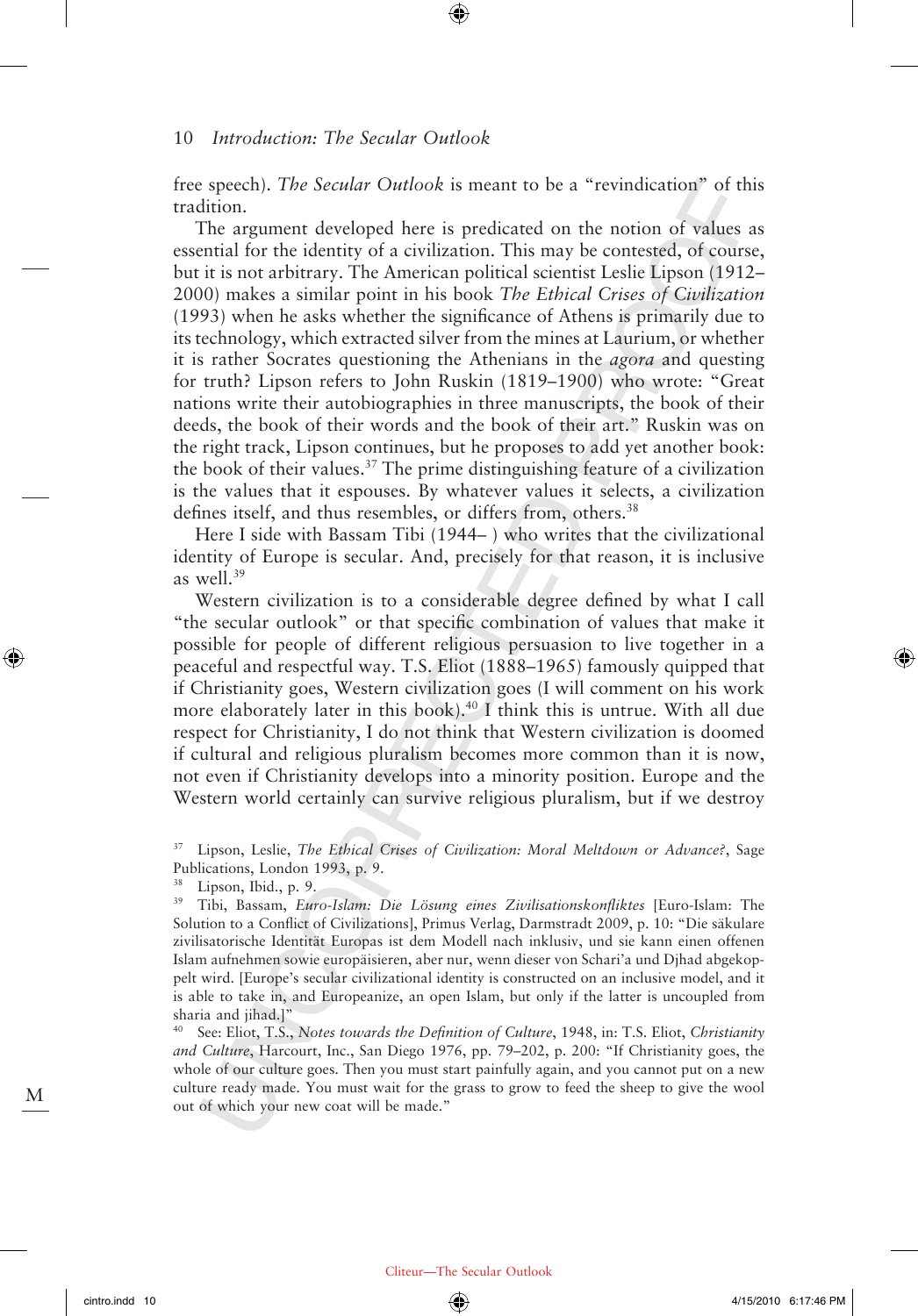the principles and values that make pluralism possible, Western civilization is moribund indeed.

 $\bm \Theta$ 

Although Eliot may be wrong, those critics who proclaim that Western civilization is intimately bound up with the secular outlook are right. Only within the framework of democracy, the rule of law, the secular state, and human rights, as expounded in European constitutions and Human Rights declarations, is it possible to develop a framework for religious and cultural pluralism. Therefore revindicating the secular outlook is essential to European civilization's chances of surviving and flourishing, and those of wider Western civilization as well.<sup>41</sup>

Is this a needlessly provocative thesis with regard to religion? I believe it is not. It would be a serious mistake to consider the values espoused in the secular outlook as in any way inimical to religion or the rights of religious believers. On the contrary, secularism is the only perspective under which people of different religious persuasions can live together. It is an essential precondition for the free development of religion, although, *mirabile dictu*, many serious believers do not seem to be interested in its free development.

Nowadays, many people argue that *because* the secularization thesis is obsolete, secularism is at the end of its tether. In *The Secular Outlook* the reverse will be defended. *Especially* if it is true that the secularization thesis no longer holds, the traditions brought together under the heading of the secular outlook are of paramount importance.

#### \* \* \*

The secular outlook is usually associated with four traditions. Each of these traditions is the focus of a chapter in this book. The first chapter is dedicated to atheism. The second and third chapters deal with religious criticism and free speech (two aspects of freethought). Chapter four expounds the element of moral autonomy (moral secularism).

Central to my argument is a separation between private and public. One of my aims is to show that atheism can best be regarded as a private doctrine and not as public policy. That means that atheism is primarily important as a *personal* conviction. Freethought and secularism, for their part, are important elements of Western civilization that, although highly contested, have an indispensable *public function* in contemporary society.

Finally, a note about the character of this book and what the reader may expect. If anything, this book is primarily an exercise in practical ethics, political and legal philosophy, and the philosophy of religion. Its main orientation is discursive. I try to advocate some approaches in the fields indicated above, and I will do this as clearly as I can.

See also: Tibi, Ibid., p. 41.

⊕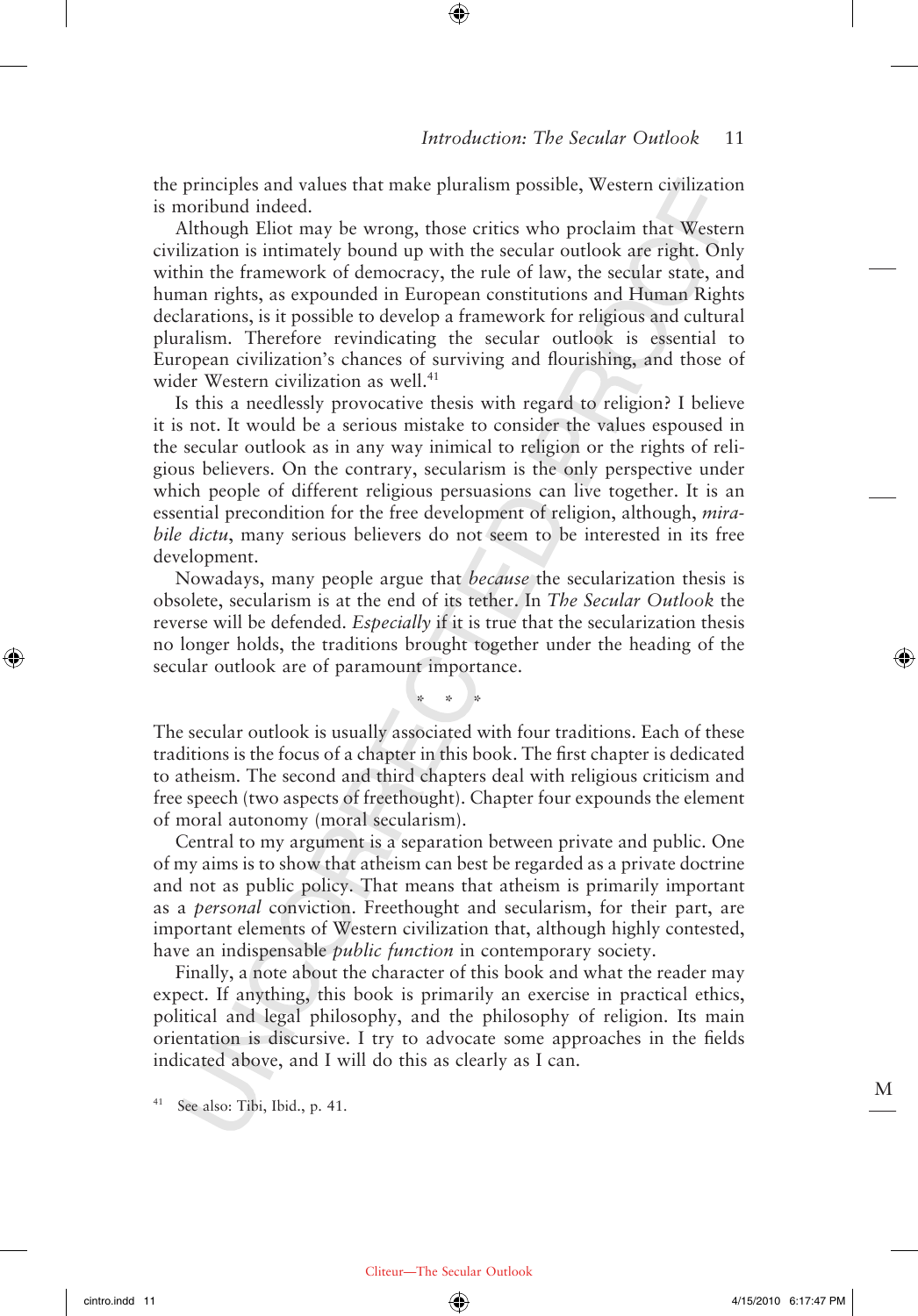*The Secular Outlook* is not meant as a "polemical" treatise in the sense that I have looked for the most provocative ways of formulating my points. On the contrary, I have tried as best as I can to suppress a polemical tone. Nevertheless, I am well aware that some of my conclusions may be experienced as controversial, but this is because they deviate from what is most commonly accepted. I am referring here not only to the content of my book, but also to its form. In this book I set out to take sides. I try to explain why it is reasonable to choose atheism, or rather non-theism (and not agnosticism); why moral autonomy is better than moral heteronomy. I do not simply analyze and describe the different points of view and then say to the reader at the end of every chapter "now you have to choose for yourself" (the reader will do that anyway, notwithstanding this somewhat paternalistic advice). Instead, I try to show why some choices are morally preferable to others from the standpoint of individual freedom and the ideal of an open society. This is more or less in agreement with a method of working employed in the field of practical ethics.<sup>42</sup> It differs from a common practice nowadays, that of not choosing. There are many "discourse analyses" available that will give you all the viewpoints, but do not themselves make a choice in favor of one perspective or the other. I find this disappointing. What I expect from a book is not only that the author guides me through the subject, expounding all the relevant theories and arguments, but also that he presents me with his personal, although well argued, view as to which perspective he considers best. But I am often disappointed. This has to do, I believe, with the popularity of post-modern relativism; the notion that all the different perspectives are of equal value. Authors cannot choose anymore, probably because they do not find one perspective preferable (let alone "superior") to another. All ideologies, political views, and religions are equally true – and hence also equally false. Therefore, contemporary analysis is often cynical and offers no prospect for a solution of our problems.

This book is peculiar in yet another way: it is written for an Anglophone public by someone born and raised in Europe, more specifically in Holland. My personal background has left its mark on some of my examples and my choice of literature, but it also reflects some of the experiences my country has gone through lately. Those experiences, in particular the

<sup>42</sup> See on this: LaFollette, Hugh, "Theorizing about Ethics," in: Hugh LaFollette, ed., *Ethics in Practice: An Anthology*, second edition, Blackwell, Cambridge, MA 2002 (1997), pp. 3–11; Singer, Peter, *Practical Ethics*, second edition, Cambridge University Press, Cambridge 1993 (1979); Singer, Peter, *The President of Good and Evil. Taking George W. Bush Seriously*, Granta Books, London 2004; Rachels, James, "Introduction," in: James Rachels, ed., *Ethical Theory, I, The Question of Objectivity*, Oxford University Press, Oxford 1998, pp. 1–19; Rachels, James, "Morality and Moral Philosophy," in: James Rachels, *The Right Thing To Do. Basic Readings in Moral Philosophy*, McGraw-Hill, New York etc. 1989, pp. 3–32.